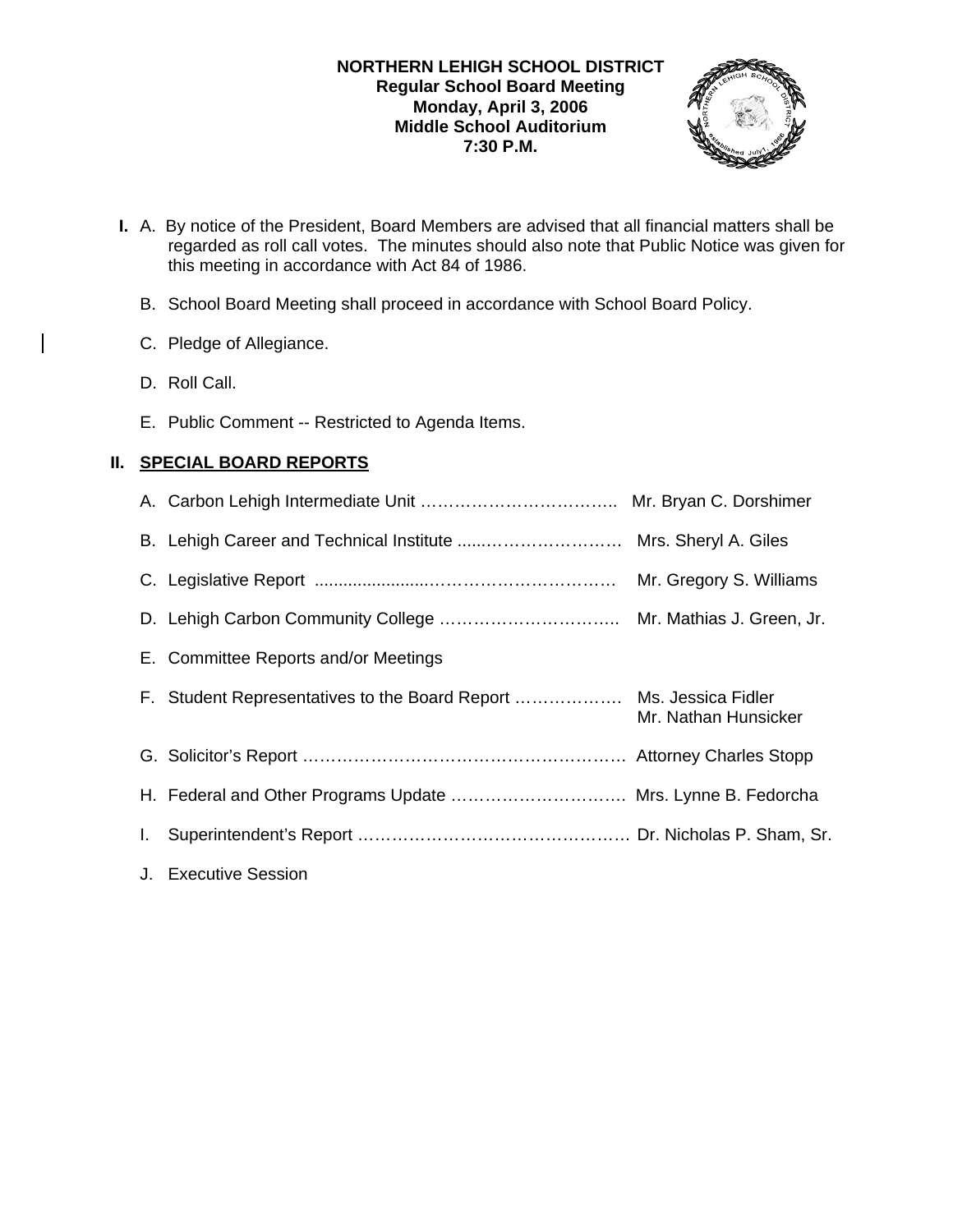### **III. PERSONNEL**

- A. Approve to adjust the salary for the Substitute Administrative Detention Supervisor in the senior high school from \$28.50 to \$30.00 for each day work. This salary was incorrect on the March 15, 2006 board agenda.
- B. Approve to administratively transfer Diana Beltran from the Substitute Administrative Detention Supervisor in the senior high school to the position of Administrative Detention Supervisor in the senior high school. She will work as a substitute when needed on Tuesday and Thursday from 2:30 – 4:00 p.m. throughout the 2005-2006 school calendar year that warrants detention coverage. Salary will be \$30.00 for each day worked.
- C. Approve to appoint Lisa Martinez as the substitute Administrative Detention Supervisor in the senior high school. She will work as a substitute when needed on Tuesday and Thursday from 2:30 – 4:00 p.m. throughout the 2005-2006 school calendar year that warrants detention coverage. Salary will be \$30.00 for each day worked.
- D. Approve to amend the 2005-06 auxiliary salary schedule to reflect an hourly rate of \$11.52 for Jane Distler, cafeteria office aide, retro-active to July 1, 2005. This rate is consistent with the recently settled support staff agreement based on her 18 years of service with the district.
- E. Co-Curricular Appointments for 2006-2007

Assistant Football Coach – Sam Bonner -- \$4168.66\* Assistant Football Coach – Mike Feifel -- \$4168.66\* Assistant Football Coach – Chad Henritzy -- \$4168.66\* Assistant Football Coach – Steve Hluschak -- \$4168.66\* Assistant Football Coach – Doug Reynolds -- \$4168.66\* Assistant Football Coach – Dan Blazosky (Halftime)—One half of \$4168.66\* Head Cross Country Coach – David Oertner -- \$3842.95\* Assistant Cross Country Coach – Beth Case -- \$2497.45\* Head Field Hockey Coach – Jessica Schoenberger -- \$3842.95\* Assistant Field Hockey Coach – Kelly Follweiler -- \$2497.45\* Middle School Field Hockey Coach – Elissa Fry -- \$2448.00\* Head Boys Soccer Coach – Timothy Nickischer -- \$4636.35\* Assistant Boys Soccer Coach – Cliff Logue – 2575.75\*

\*Last year's rates will apply until a new Collective Bargaining Agreement is approved.

### F. Substitutes

 Approve the following substitute teachers for the 2005-2006 school year at the substitute teacher rate of \$80.00 for 1-10 non-consecutive days; \$90.00 for 11-20 non consecutive days; \$105.00 for 21+ non-consecutive days:

Manfred Schmidt – Physics 7-12

# G. Resignation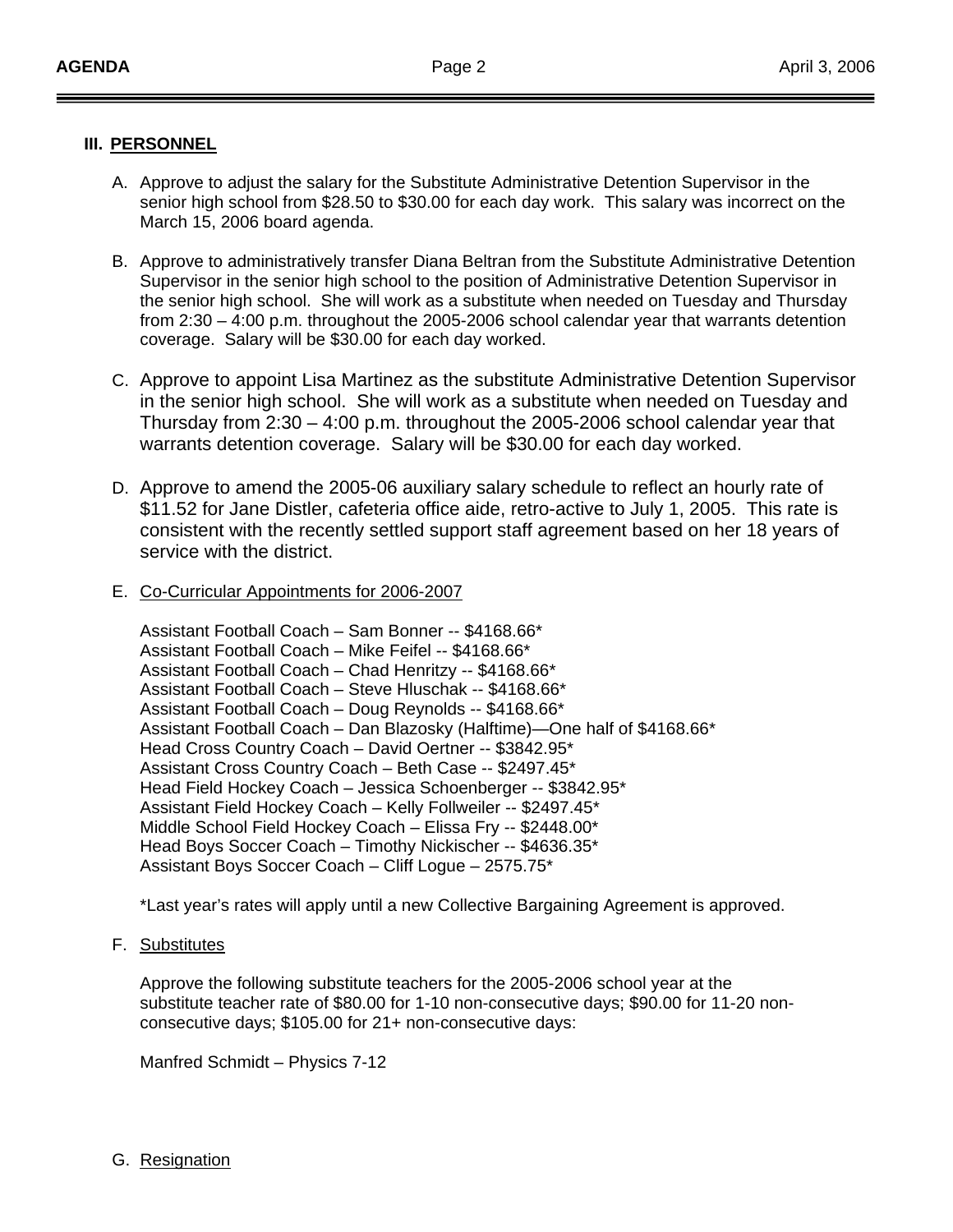Accept the resignation of Cheryl Mill from her position of library aide at the Slatington Elementary School, effective the end of the work day on April 13, 2006.

- H. Approve to appoint Bryan Geist to the position of Athletic Director, effective June 9, 2006. Mr. Geist will remain on the NLEA collective bargaining agreement salary schedule with an added stipend of \$9000 to cover duties for Math Administrative Assistant, evening activities, and refreshment stand manager.
- I. Volunteers

Approve the following unpaid volunteer coaches for the 2006-2007 school year:

Volunteer Football Coach – Manuel Guedes Volunteer Football Coach – Ryan VanNorman Volunteer Boys Soccer Coach – Crystal Kistler

## **IV. POLICY**

### A. Field Trip

Biology 1 Classes – Senior High School – Philadelphia Zoological Gardens – May 30, 2006 – Funded through the Ecology Club.

#### B. Board Policy – First Reading

Approve revisions to school board policy #606 – Finances – Tax Collection, as presented after first reading. **(Attachment #1)**

# **V. CURRICULUM AND INSTRUCTION**

A. Approve to authorize proper officials to enter into an agreement with Bethesda Day Treatment Center and the Northern Lehigh School District for the purpose of furnishing educational services for disruptive students for the 2006-2007 school year. **(Attachment #2)**

### **VI. OLD BUSINESS**

#### **VII. NEW BUSINESS**

#### **VIII. FINANCIAL**

- A. Approve abatements/exonerations of per capita taxes, for the residents that fall within the guidelines, as listed in **attachment #3.**
- B. Approve the Northern Lehigh High School Student Activities Account Statement for the month of February 2006 and the Northern Lehigh High School Scholarship Fund Statement for the month of February 2006. **(Attachment #4)**
- C. Approve the Arthurs Lestrange Cash Management Portfolio for the month of February 2006. **(Attachment #5)**
- D. Lehigh Carbon Community College 2006-2007 Budget